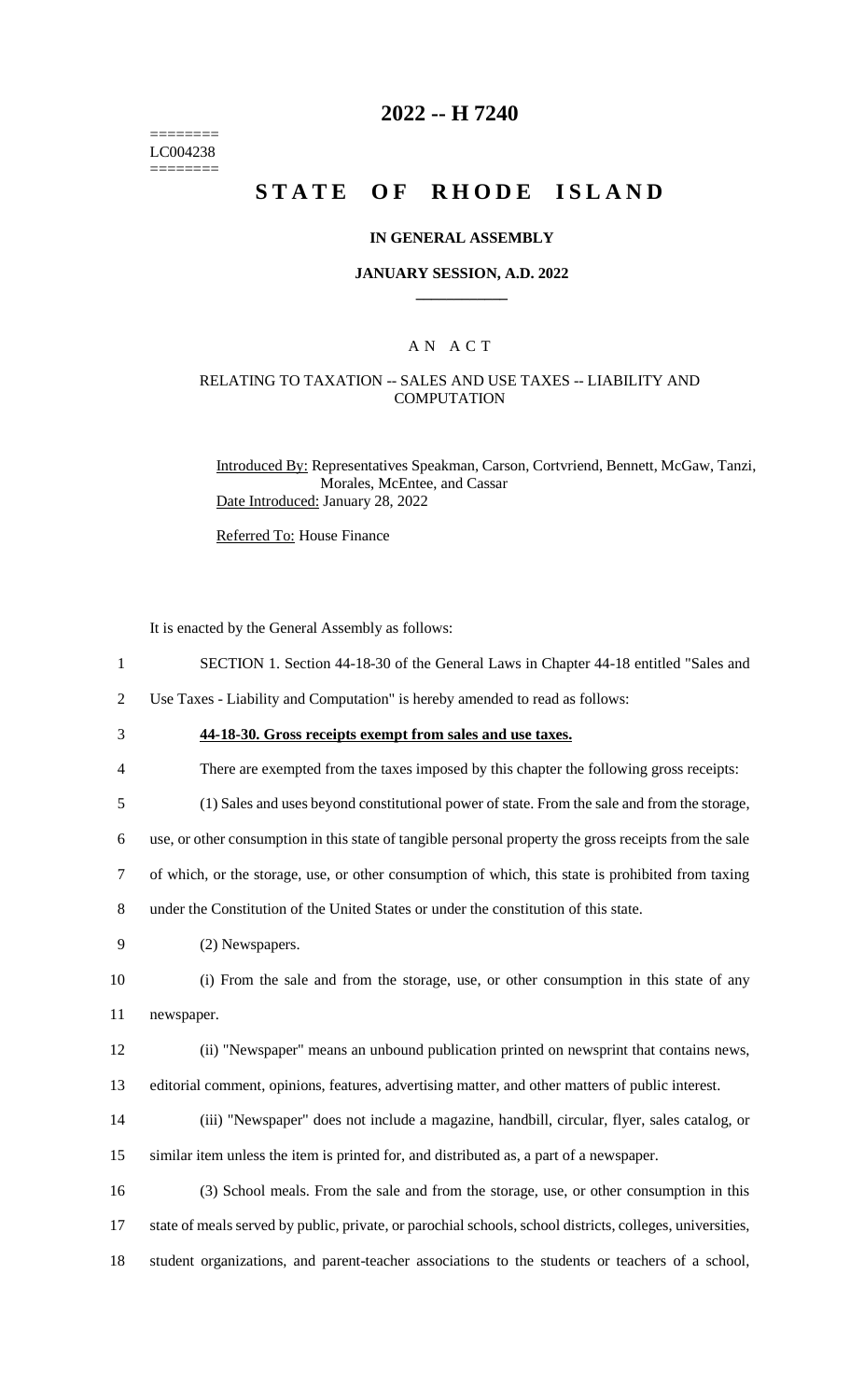college, or university whether the meals are served by the educational institutions or by a food service or management entity under contract to the educational institutions.

(4) Containers.

(i) From the sale and from the storage, use, or other consumption in this state of:

 (A) Non-returnable containers, including boxes, paper bags, and wrapping materials that are biodegradable and all bags and wrapping materials utilized in the medical and healing arts, when sold without the contents to persons who place the contents in the container and sell the contents with the container.

 (B) Containers when sold with the contents if the sale price of the contents is not required to be included in the measure of the taxes imposed by this chapter.

 (C) Returnable containers when sold with the contents in connection with a retail sale of the contents or when resold for refilling.

 (D) Keg and barrel containers, whether returnable or not, when sold to alcoholic beverage producers who place the alcoholic beverages in the containers.

 (ii) As used in this subdivision, the term "returnable containers" means containers of a kind customarily returned by the buyer of the contents for reuse. All other containers are "non-returnable containers."

 (5)(i) Charitable, educational, and religious organizations. From the sale to, as in defined in this section, and from the storage, use, and other consumption in this state, or any other state of the United States of America, of tangible personal property by hospitals not operated for a profit; "educational institutions" as defined in subdivision (18) not operated for a profit; churches, orphanages, and other institutions or organizations operated exclusively for religious or charitable purposes; interest-free loan associations not operated for profit; nonprofit, organized sporting leagues and associations and bands for boys and girls under the age of nineteen (19) years; the following vocational student organizations that are state chapters of national vocational student organizations: Distributive Education Clubs of America (DECA); Future Business Leaders of America, Phi Beta Lambda (FBLA/PBL); Future Farmers of America (FFA); Future Homemakers of America/Home Economics Related Occupations (FHA/HERD); Vocational Industrial Clubs of America (VICA); organized nonprofit golden age and senior citizens clubs for men and women; and parent-teacher associations; and from the sale, storage, use, and other consumption in this state, of and by the Industrial Foundation of Burrillville, a Rhode Island domestic nonprofit corporation. (ii) In the case of contracts entered into with the federal government, its agencies, or instrumentalities, this state, or any other state of the United States of America, its agencies, any city, town, district, or other political subdivision of the states; hospitals not operated for profit;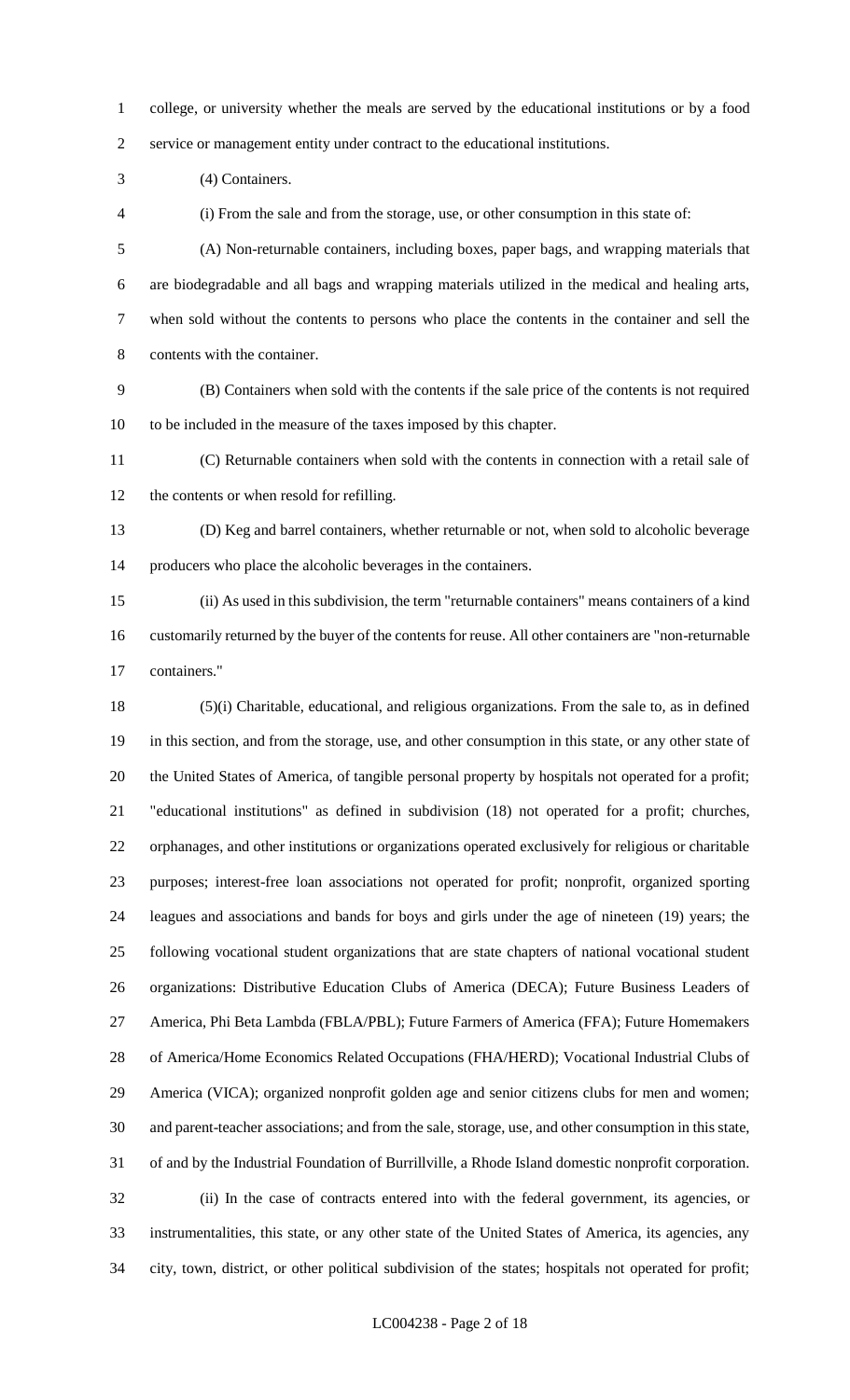educational institutions not operated for profit; churches, orphanages, and other institutions or organizations operated exclusively for religious or charitable purposes, the contractor may purchase such materials and supplies (materials and/or supplies are defined as those that are essential to the project) that are to be utilized in the construction of the projects being performed under the contracts without payment of the tax.

 (iii) The contractor shall not charge any sales or use tax to any exempt agency, institution, or organization but shall in that instance provide his or her suppliers with certificates in the form as determined by the division of taxation showing the reason for exemption and the contractor's records must substantiate the claim for exemption by showing the disposition of all property so purchased. If any property is then used for a nonexempt purpose, the contractor must pay the tax on the property used.

 (6) Gasoline. From the sale and from the storage, use, or other consumption in this state of: (i) Gasoline and other products taxed under chapter 36 of title 31 and (ii) Fuels used for the propulsion of airplanes.

(7) Purchase for manufacturing purposes.

 (i) From the sale and from the storage, use, or other consumption in this state of computer software, tangible personal property, electricity, natural gas, artificial gas, steam, refrigeration, and water, when the property or service is purchased for the purpose of being manufactured into a finished product for resale and becomes an ingredient, component, or integral part of the manufactured, compounded, processed, assembled, or prepared product, or if the property or service is consumed in the process of manufacturing for resale computer software, tangible personal property, electricity, natural gas, artificial gas, steam, refrigeration, or water.

 (ii) "Consumed" means destroyed, used up, or worn out to the degree or extent that the property cannot be repaired, reconditioned, or rendered fit for further manufacturing use.

(iii) "Consumed" includes mere obsolescence.

 (iv) "Manufacturing" means and includes: manufacturing, compounding, processing, assembling, preparing, or producing.

 (v) "Process of manufacturing" means and includes all production operations performed in the producing or processing room, shop, or plant, insofar as the operations are a part of and connected with the manufacturing for resale of tangible personal property, electricity, natural gas, artificial gas, steam, refrigeration, or water and all production operations performed insofar as the operations are a part of and connected with the manufacturing for resale of computer software.

 (vi) "Process of manufacturing" does not mean or include administration operations such as general office operations, accounting, collection, or sales promotion, nor does it mean or include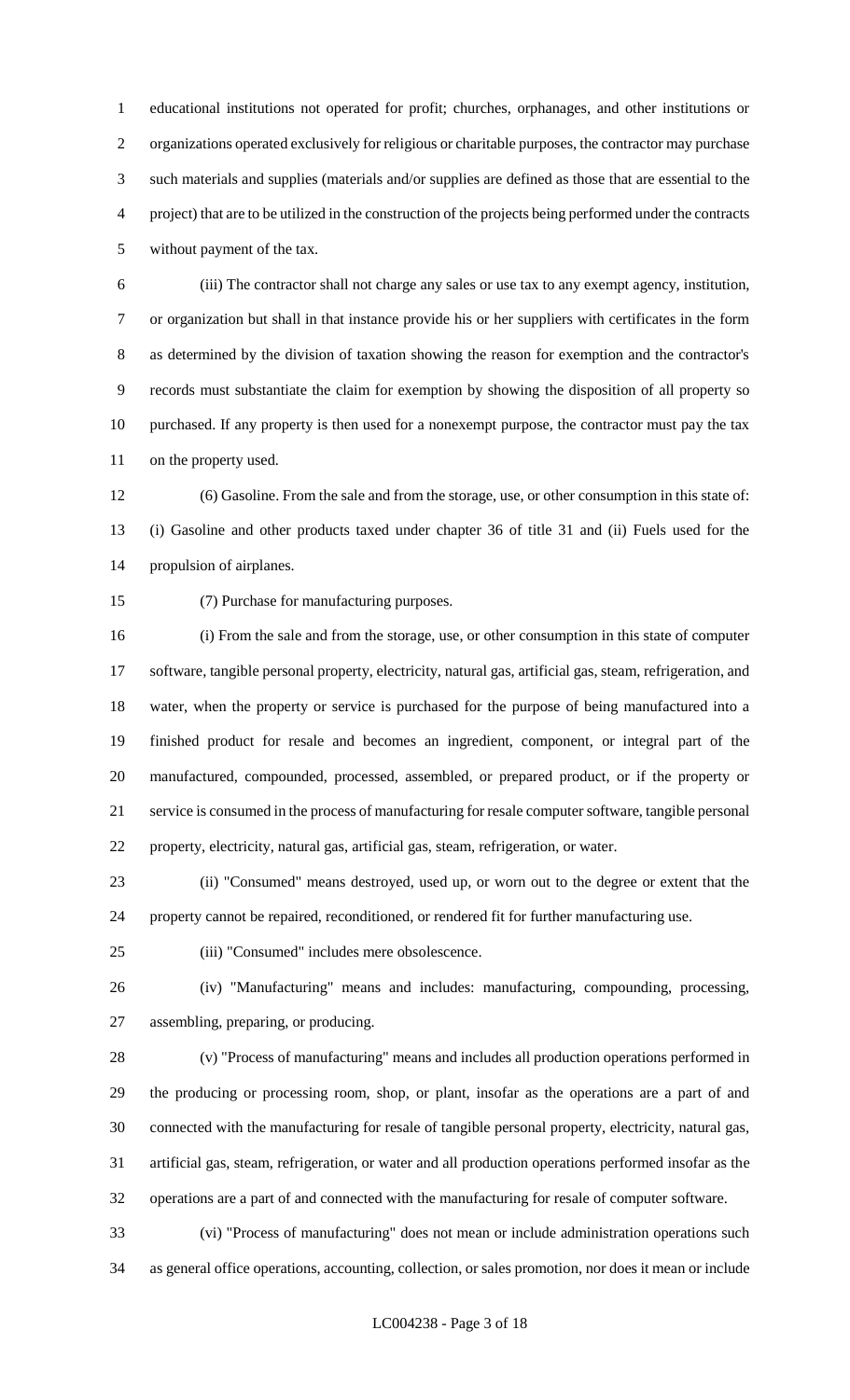distribution operations that occur subsequent to production operations, such as handling, storing, selling, and transporting the manufactured products, even though the administration and distribution operations are performed by, or in connection with, a manufacturing business.

 (8) State and political subdivisions. From the sale to, and from the storage, use, or other consumption by, this state, any city, town, district, or other political subdivision of this state. Every redevelopment agency created pursuant to chapter 31 of title 45 is deemed to be a subdivision of the municipality where it is located.

 (9) Food and food ingredients. From the sale and storage, use, or other consumption in this state of food and food ingredients as defined in § 44-18-7.1(l).

 For the purposes of this exemption "food and food ingredients" shall not include candy, soft drinks, dietary supplements, alcoholic beverages, tobacco, food sold through vending machines, or prepared food, as those terms are defined in § 44-18-7.1, unless the prepared food is: (i) Sold by a seller whose primary NAICS classification is manufacturing in sector 311,

except sub-sector 3118 (bakeries);

(ii) Sold in an unheated state by weight or volume as a single item;

 (iii) Bakery items, including: bread, rolls, buns, biscuits, bagels, croissants, pastries, donuts, danish, cakes, tortes, pies, tarts, muffins, bars, cookies, tortillas; and

 is not sold with utensils provided by the seller, including: plates, knives, forks, spoons, glasses, cups, napkins, or straws.

 (10) Medicines, drugs, and durable medical equipment. From the sale and from the storage, use, or other consumption in this state, of:

 (i) "Drugs" as defined in § 44-18-7.1(h)(i), sold on prescriptions, medical oxygen, and insulin whether or not sold on prescription. For purposes of this exemption drugs shall not include over-the-counter drugs and grooming and hygiene products as defined in § 44-18-7.1(h)(iii).

25 (ii) Durable medical equipment as defined in  $\S$  44-18-7.1(k) for home use only, including, but not limited to: syringe infusers, ambulatory drug delivery pumps, hospital beds, convalescent chairs, and chair lifts. Supplies used in connection with syringe infusers and ambulatory drug delivery pumps that are sold on prescription to individuals to be used by them to dispense or administer prescription drugs, and related ancillary dressings and supplies used to dispense or administer prescription drugs, shall also be exempt from tax.

 (11) Prosthetic devices and mobility enhancing equipment. From the sale and from the storage, use, or other consumption in this state, of prosthetic devices as defined in § 44-18-7.1(t), sold on prescription, including, but not limited to: artificial limbs, dentures, spectacles, eyeglasses, and artificial eyes; artificial hearing devices and hearing aids, whether or not sold on prescription;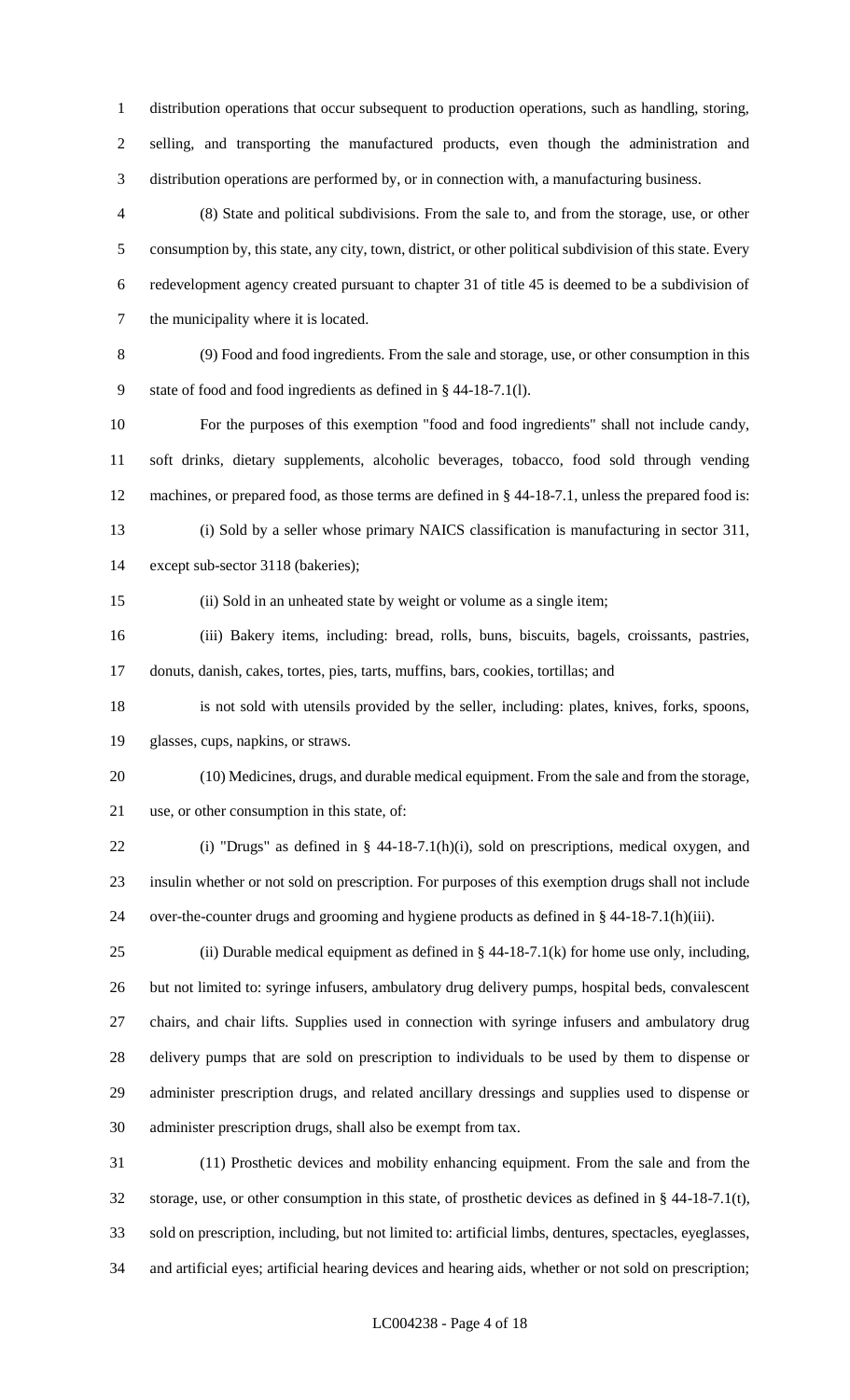1 and mobility enhancing equipment as defined in § 44-18-7.1(p), including wheelchairs, crutches,

and canes.

 (12) Coffins, caskets, urns, shrouds and burial garments. From the sale and from the storage, use, or other consumption in this state of coffins, caskets, urns, shrouds, and other burial garments that are ordinarily sold by a funeral director as part of the business of funeral directing.

(13) Motor vehicles sold to nonresidents.

 (i) From the sale, subsequent to June 30, 1958, of a motor vehicle to a bona fide nonresident of this state who does not register the motor vehicle in this state, whether the sale or delivery of the motor vehicle is made in this state or at the place of residence of the nonresident. A motor vehicle sold to a bona fide nonresident whose state of residence does not allow a like exemption to its nonresidents is not exempt from the tax imposed under § 44-18-20. In that event, the bona fide nonresident pays a tax to Rhode Island on the sale at a rate equal to the rate that would be imposed in his or her state of residence not to exceed the rate that would have been imposed under § 44-18- 20. Notwithstanding any other provisions of law, a licensed motor vehicle dealer shall add and collect the tax required under this subdivision and remit the tax to the tax administrator under the provisions of chapters 18 and 19 of this title. When a Rhode Island licensed, motor vehicle dealer is required to add and collect the sales and use tax on the sale of a motor vehicle to a bona fide nonresident as provided in this section, the dealer in computing the tax takes into consideration the law of the state of the nonresident as it relates to the trade-in of motor vehicles.

20 (ii) The tax administrator, in addition to the provisions of §§ 44-19-27 and 44-19-28, may require any licensed motor vehicle dealer to keep records of sales to bona fide nonresidents as the tax administrator deems reasonably necessary to substantiate the exemption provided in this subdivision, including the affidavit of a licensed motor vehicle dealer that the purchaser of the motor vehicle was the holder of, and had in his or her possession a valid out-of-state motor vehicle registration or a valid out-of-state driver's license.

 (iii) Any nonresident who registers a motor vehicle in this state within ninety (90) days of the date of its sale to him or her is deemed to have purchased the motor vehicle for use, storage, or other consumption in this state, and is subject to, and liable for, the use tax imposed under the provisions of § 44-18-20.

 (14) Sales in public buildings by blind people. From the sale and from the storage, use, or other consumption in all public buildings in this state of all products or wares by any person licensed under § 40-9-11.1.

 (15) Air and water pollution control facilities. From the sale, storage, use, or other consumption in this state of tangible personal property or supplies acquired for incorporation into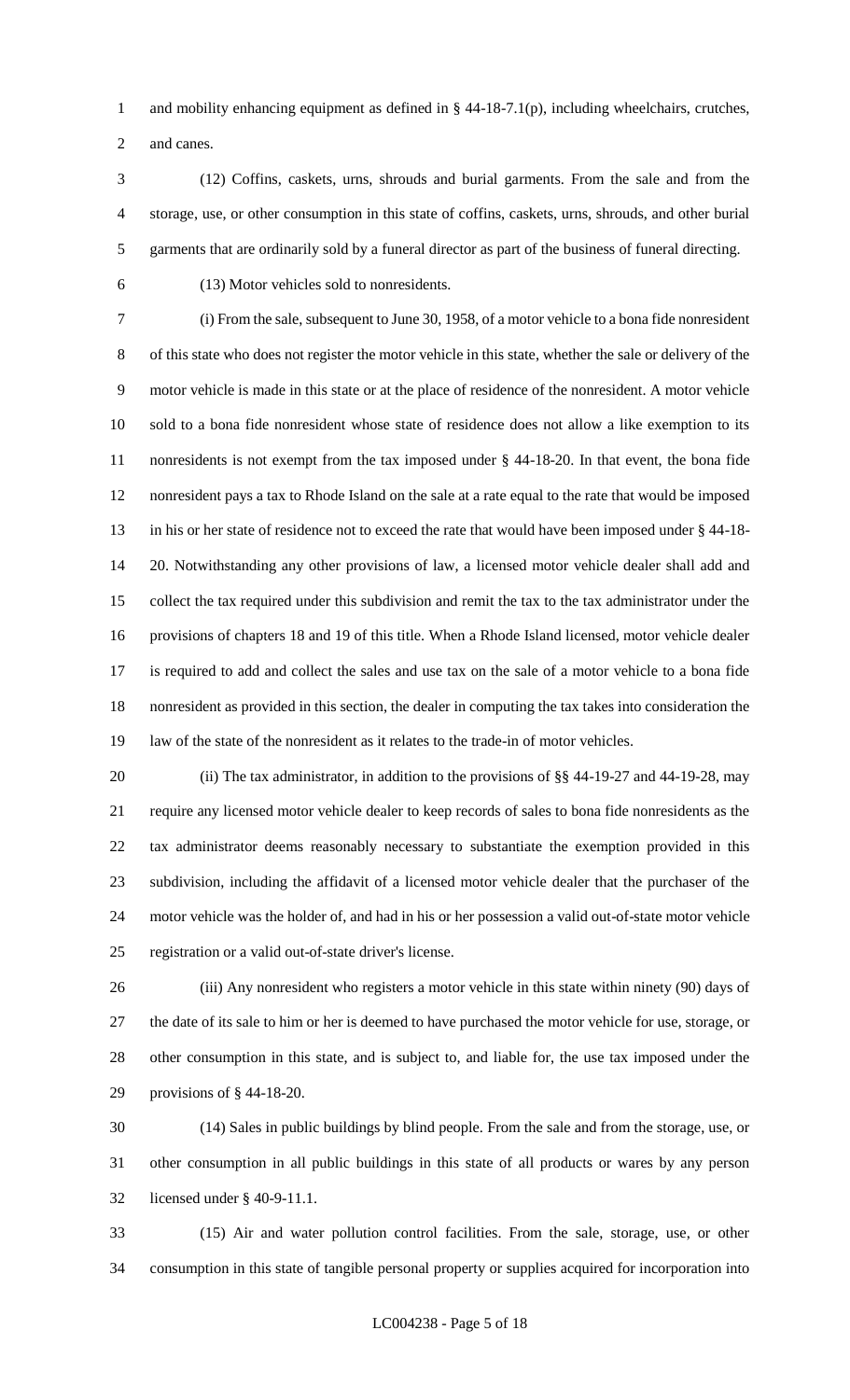or used and consumed in the operation of a facility, the primary purpose of which is to aid in the control of the pollution or contamination of the waters or air of the state, as defined in chapter 12 of title 46 and chapter 23 of title 23, respectively, and that has been certified as approved for that purpose by the director of environmental management. The director of environmental management may certify to a portion of the tangible personal property or supplies acquired for incorporation into those facilities or used and consumed in the operation of those facilities to the extent that that portion has as its primary purpose the control of the pollution or contamination of the waters or air of this state. As used in this subdivision, "facility" means any land, facility, device, building, machinery, or equipment.

 (16) Camps. From the rental charged for living quarters, or sleeping, or housekeeping accommodations at camps or retreat houses operated by religious, charitable, educational, or other organizations and associations mentioned in subsection (5), or by privately owned and operated summer camps for children.

 (17) Certain institutions. From the rental charged for living or sleeping quarters in an institution licensed by the state for the hospitalization, custodial, or nursing care of human beings. (18) Educational institutions. From the rental charged by any educational institution for living quarters, or sleeping, or housekeeping accommodations or other rooms or accommodations to any student or teacher necessitated by attendance at an educational institution. "Educational institution" as used in this section means an institution of learning not operated for profit that is empowered to confer diplomas, educational, literary, or academic degrees; that has a regular faculty, curriculum, and organized body of pupils or students in attendance throughout the usual school year; that keeps and furnishes to students and others records required and accepted for entrance to schools of secondary, collegiate, or graduate rank; and no part of the net earnings of which inures to the benefit of any individual.

(19) Motor vehicle and adaptive equipment for persons with disabilities.

 (i) From the sale of: (A) Special adaptations; (B) The component parts of the special 27 adaptations; or (C) A specially adapted motor vehicle; provided that the owner furnishes to the tax administrator an affidavit of a licensed physician to the effect that the specially adapted motor vehicle is necessary to transport a family member with a disability or where the vehicle has been specially adapted to meet the specific needs of the person with a disability. This exemption applies to not more than one motor vehicle owned and registered for personal, noncommercial use.

 (ii) For the purpose of this subsection the term "special adaptations" includes, but is not limited to: wheelchair lifts, wheelchair carriers, wheelchair ramps, wheelchair securements, hand controls, steering devices, extensions, relocations, and crossovers of operator controls, power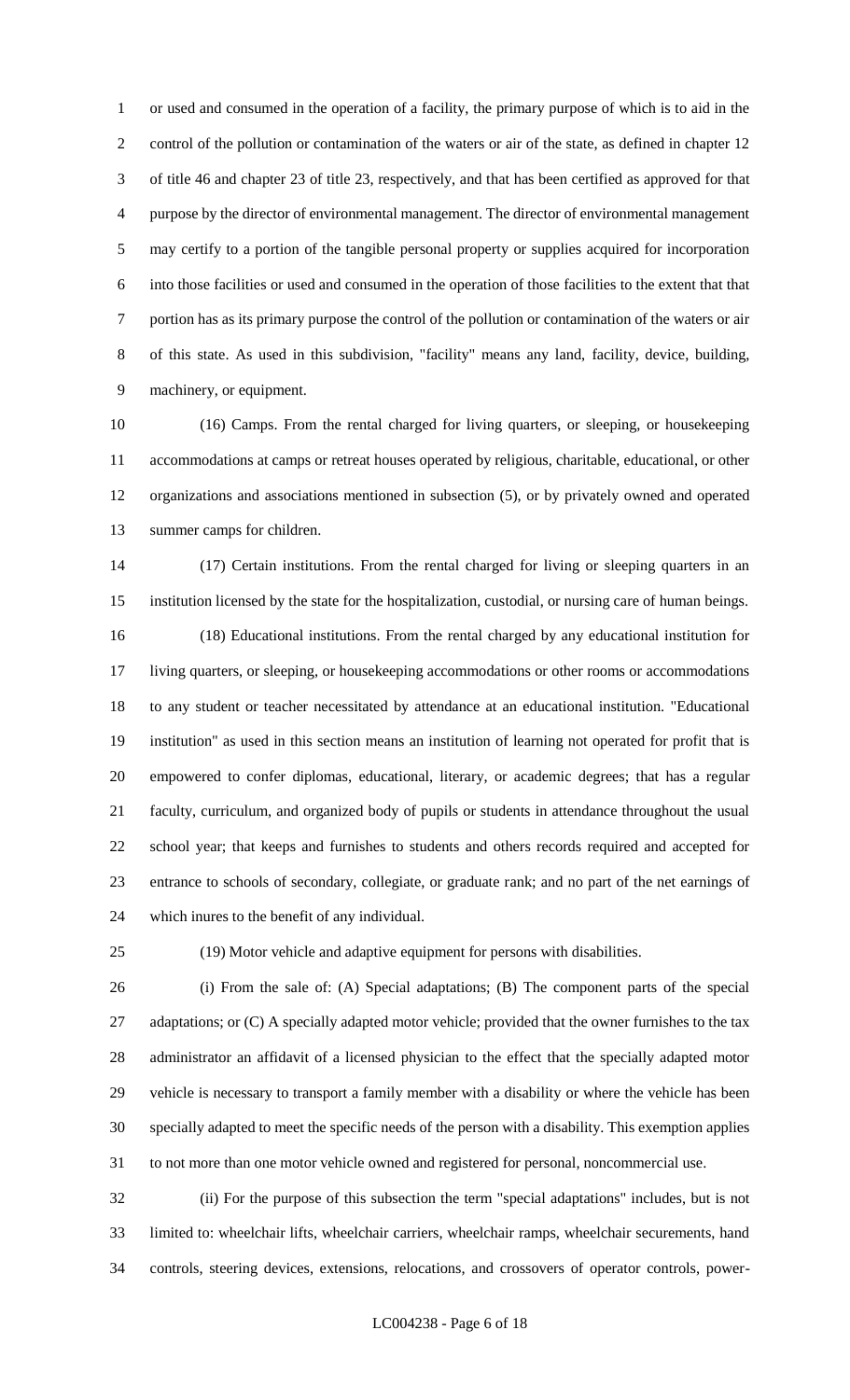assisted controls, raised tops or dropped floors, raised entry doors, or alternative signaling devices

to auditory signals.

 (iii) From the sale of: (a) Special adaptations, (b) The component parts of the special adaptations, for a "wheelchair accessible taxicab" as defined in § 39-14-1, and/or a "wheelchair accessible public motor vehicle" as defined in § 39-14.1-1.

 (iv) For the purpose of this subdivision the exemption for a "specially adapted motor vehicle" means a use tax credit not to exceed the amount of use tax that would otherwise be due on the motor vehicle, exclusive of any adaptations. The use tax credit is equal to the cost of the special adaptations, including installation.

 (20) Heating fuels. From the sale and from the storage, use, or other consumption in this state of every type of heating fuel.

 (21) Electricity and gas. From the sale and from the storage, use, or other consumption in 13 this state of electricity and gas.

(22) Manufacturing machinery and equipment.

 (i) From the sale and from the storage, use, or other consumption in this state of tools, dies, molds, machinery, equipment (including replacement parts), and related items to the extent used in an industrial plant in connection with the actual manufacture, conversion, or processing of tangible personal property, or to the extent used in connection with the actual manufacture, conversion, or processing of computer software as that term is utilized in industry numbers 7371, 7372, and 7373 in the standard industrial classification manual prepared by the Technical Committee on Industrial Classification, Office of Statistical Standards, Executive Office of the President, United States Bureau of the Budget, as revised from time to time, to be sold, or that machinery and equipment used in the furnishing of power to an industrial manufacturing plant. For the purposes of this subdivision, "industrial plant" means a factory at a fixed location primarily engaged in the manufacture, conversion, or processing of tangible personal property to be sold in the regular course of business;

 (ii) Machinery and equipment and related items are not deemed to be used in connection with the actual manufacture, conversion, or processing of tangible personal property, or in connection with the actual manufacture, conversion, or processing of computer software as that term is utilized in industry numbers 7371, 7372, and 7373 in the standard industrial classification manual prepared by the Technical Committee on Industrial Classification, Office of Statistical Standards, Executive Office of the President, United States Bureau of the Budget, as revised from time to time, to be sold to the extent the property is used in administration or distribution operations; (iii) Machinery and equipment and related items used in connection with the actual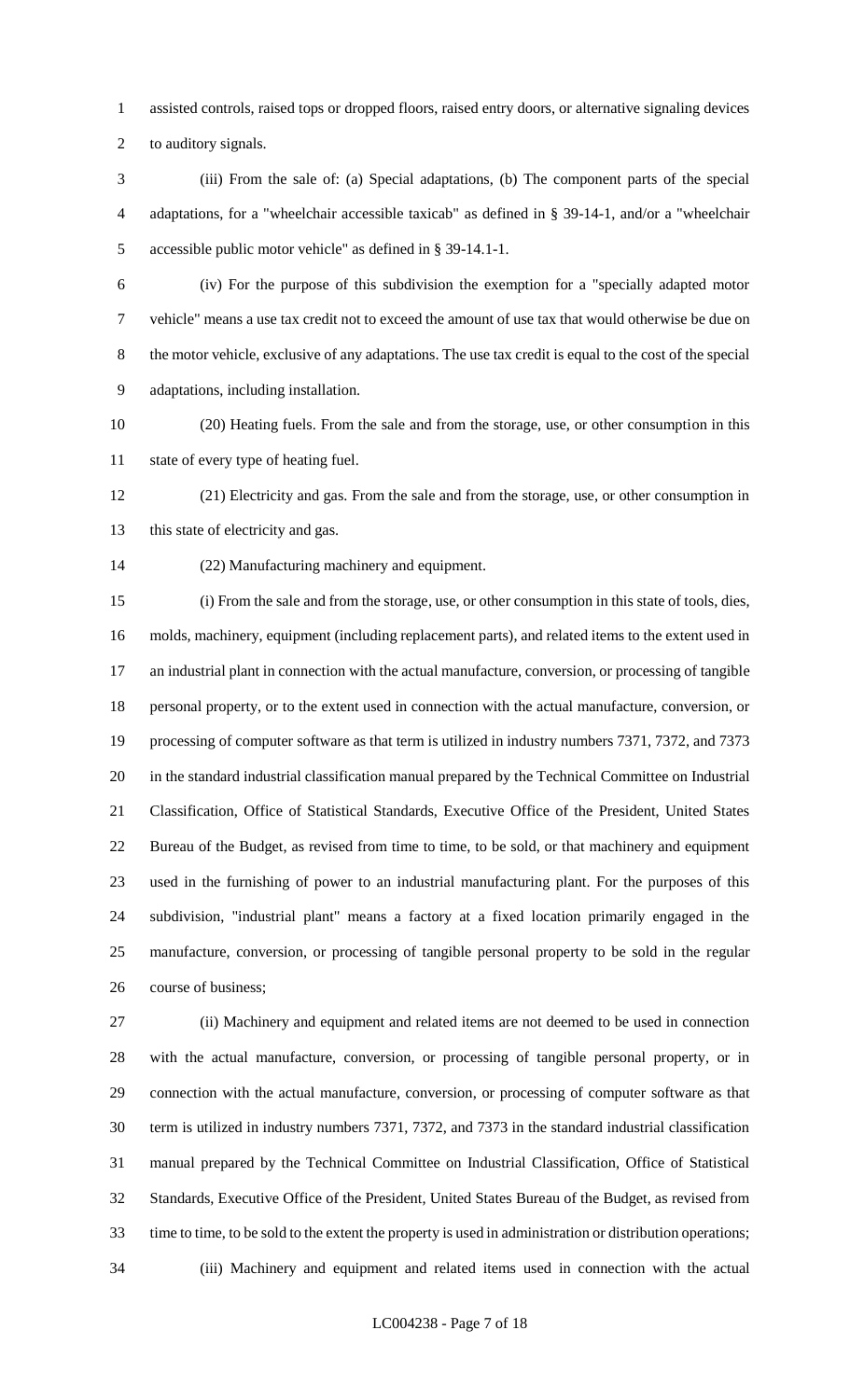manufacture, conversion, or processing of any computer software or any tangible personal property 2 that is not to be sold and that would be exempt under subdivision (7) or this subdivision if purchased from a vendor or machinery and equipment and related items used during any manufacturing, converting, or processing function is exempt under this subdivision even if that operation, function, or purpose is not an integral or essential part of a continuous production flow or manufacturing process;

 (iv) Where a portion of a group of portable or mobile machinery is used in connection with the actual manufacture, conversion, or processing of computer software or tangible personal property to be sold, as previously defined, that portion, if otherwise qualifying, is exempt under this subdivision even though the machinery in that group is used interchangeably and not otherwise identifiable as to use.

 (23) Trade-in value of motor vehicles. From the sale and from the storage, use, or other consumption in this state of so much of the purchase price paid for a new or used automobile as is allocated for a trade-in allowance on the automobile of the buyer given in trade to the seller, or of the proceeds applicable only to the automobile as are received from the manufacturer of automobiles for the repurchase of the automobile whether the repurchase was voluntary or not towards the purchase of a new or used automobile by the buyer. For the purpose of this subdivision, the word "automobile" means a private passenger automobile not used for hire and does not refer to any other type of motor vehicle.

(24) Precious metal bullion.

 (i) From the sale and from the storage, use, or other consumption in this state of precious metal bullion, substantially equivalent to a transaction in securities or commodities.

 (ii) For purposes of this subdivision, "precious metal bullion" means any elementary precious metal that has been put through a process of smelting or refining, including, but not limited to: gold, silver, platinum, rhodium, and chromium, and that is in a state or condition that its value depends upon its content and not upon its form.

 (iii) The term does not include fabricated precious metal that has been processed or manufactured for some one or more specific and customary industrial, professional, or artistic uses. (25) Commercial vessels. From sales made to a commercial ship, barge, or other vessel of

 fifty (50) tons burden or over, primarily engaged in interstate or foreign commerce, and from the repair, alteration, or conversion of the vessels, and from the sale of property purchased for the use of the vessels including provisions, supplies, and material for the maintenance and/or repair of the vessels.

(26) Commercial fishing vessels. From the sale and from the storage, use, or other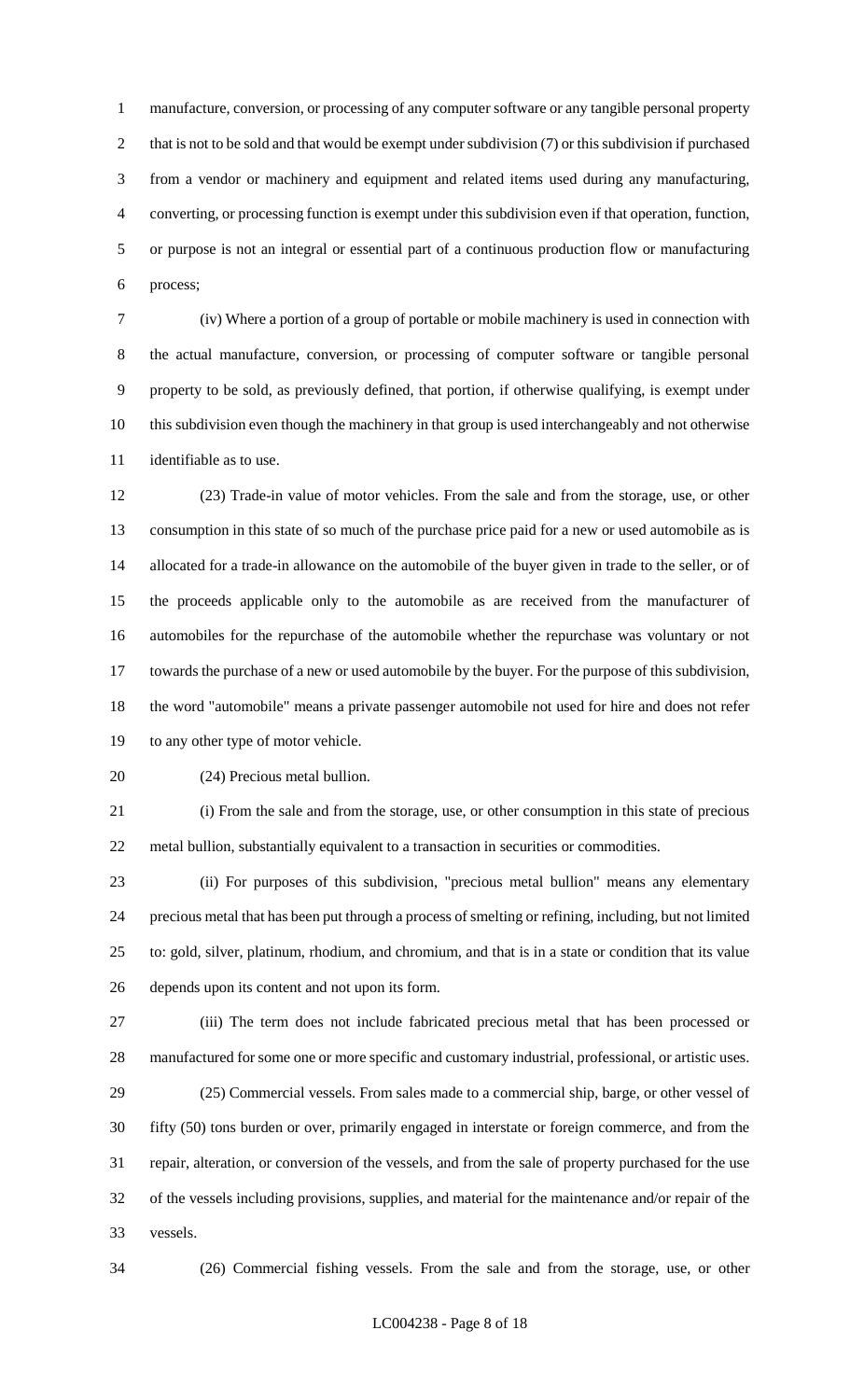consumption in this state of vessels and other watercraft that are in excess of five (5) net tons and that are used exclusively for "commercial fishing," as defined in this subdivision, and from the repair, alteration, or conversion of those vessels and other watercraft, and from the sale of property purchased for the use of those vessels and other watercraft including provisions, supplies, and material for the maintenance and/or repair of the vessels and other watercraft and the boats nets, cables, tackle, and other fishing equipment appurtenant to or used in connection with the commercial fishing of the vessels and other watercraft. "Commercial fishing" means taking or attempting to take any fish, shellfish, crustacea, or bait species with the intent of disposing of it for profit or by sale, barter, trade, or in commercial channels. The term does not include subsistence fishing, i.e., the taking for personal use and not for sale or barter; or sport fishing; but shall include vessels and other watercraft with a Rhode Island party and charter boat license issued by the department of environmental management pursuant to § 20-2-27.1 that meet the following criteria: (i) The operator must have a current United States Coast Guard (U.S.C.G.) license to carry passengers for hire; (ii) U.S.C.G. vessel documentation in the coast wide fishery trade; (iii) U.S.C.G. vessel documentation as to proof of Rhode Island home port status or a Rhode Island boat registration to prove Rhode Island home port status; and (iv) The vessel must be used as a commercial passenger carrying fishing vessel to carry passengers for fishing. The vessel must be able to demonstrate that at least fifty percent (50%) of its annual gross income derives from charters or provides documentation of a minimum of one hundred (100) charter trips annually; and (v) The vessel must have a valid Rhode Island party and charter boat license. The tax administrator shall implement the provisions of this subdivision by promulgating rules and regulations relating thereto. (27) Clothing and footwear. From the sales of articles of clothing, including footwear, intended to be worn or carried on or about the human body for sales prior to October 1, 2012. Effective October 1, 2012, the exemption will apply to the sales of articles of clothing, including footwear, intended to be worn or carried on or about the human body up to two hundred and fifty dollars (\$250) of the sales price per item. For the purposes of this section, "clothing or footwear" does not include clothing accessories or equipment or special clothing or footwear primarily designed for athletic activity or protective use as these terms are defined in section 44-18-7.1(f). In recognition of the work being performed by the streamlined sales and use tax governing board, upon passage of any federal law that authorizes states to require remote sellers to collect and remit sales and use taxes, this unlimited exemption will apply as it did prior to October 1, 2012. The unlimited exemption on sales of clothing and footwear shall take effect on the date that the state requires remote sellers to collect and remit sales and use taxes.

(28) Water for residential use. From the sale and from the storage, use, or other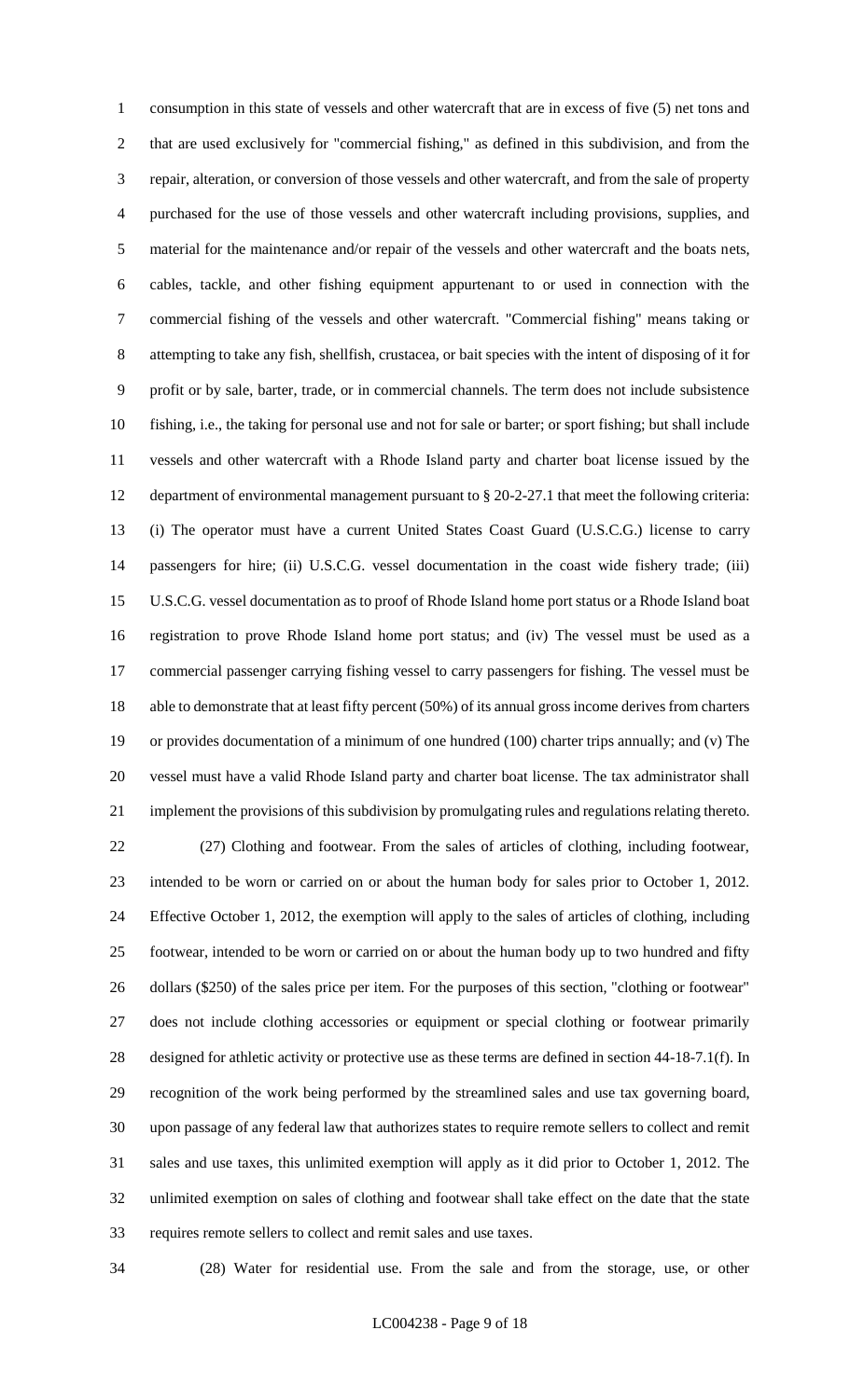consumption in this state of water furnished for domestic use by occupants of residential premises. (29) Bibles. [Unconstitutional; see Ahlburn v. Clark, 728 A.2d 449 (R.I. 1999); see Notes to Decisions.] From the sale and from the storage, use, or other consumption in the state of any canonized scriptures of any tax-exempt nonprofit religious organization including, but not limited

to, the Old Testament and the New Testament versions.

(30) Boats.

 (i) From the sale of a boat or vessel to a bona fide nonresident of this state who does not register the boat or vessel in this state or document the boat or vessel with the United States government at a home port within the state, whether the sale or delivery of the boat or vessel is made in this state or elsewhere; provided, that the nonresident transports the boat within thirty (30) days after delivery by the seller outside the state for use thereafter solely outside the state.

 (ii) The tax administrator, in addition to the provisions of §§ 44-19-27 and 44-19-28, may require the seller of the boat or vessel to keep records of the sales to bona fide nonresidents as the tax administrator deems reasonably necessary to substantiate the exemption provided in this subdivision, including the affidavit of the seller that the buyer represented himself or herself to be a bona fide nonresident of this state and of the buyer that he or she is a nonresident of this state.

 (31) Youth activities equipment. From the sale, storage, use, or other consumption in this state of items for not more than twenty dollars (\$20.00) each by nonprofit Rhode Island eleemosynary organizations, for the purposes of youth activities that the organization is formed to sponsor and support; and by accredited elementary and secondary schools for the purposes of the schools or of organized activities of the enrolled students.

 (32) Farm equipment. From the sale and from the storage or use of machinery and equipment used directly for commercial farming and agricultural production; including, but not limited to: tractors, ploughs, harrows, spreaders, seeders, milking machines, silage conveyors, balers, bulk milk storage tanks, trucks with farm plates, mowers, combines, irrigation equipment, greenhouses and greenhouse coverings, graders and packaging machines, tools and supplies and other farming equipment, including replacement parts appurtenant to or used in connection with commercial farming and tools and supplies used in the repair and maintenance of farming equipment. "Commercial farming" means the keeping or boarding of five (5) or more horses or the production within this state of agricultural products, including, but not limited to, field or orchard crops, livestock, dairy, and poultry, or their products, where the keeping, boarding, or production provides at least two thousand five hundred dollars (\$2,500) in annual gross sales to the operator, whether an individual, a group, a partnership, or a corporation for exemptions issued prior to July 1, 2002. For exemptions issued or renewed after July 1, 2002, there shall be two (2) levels. Level I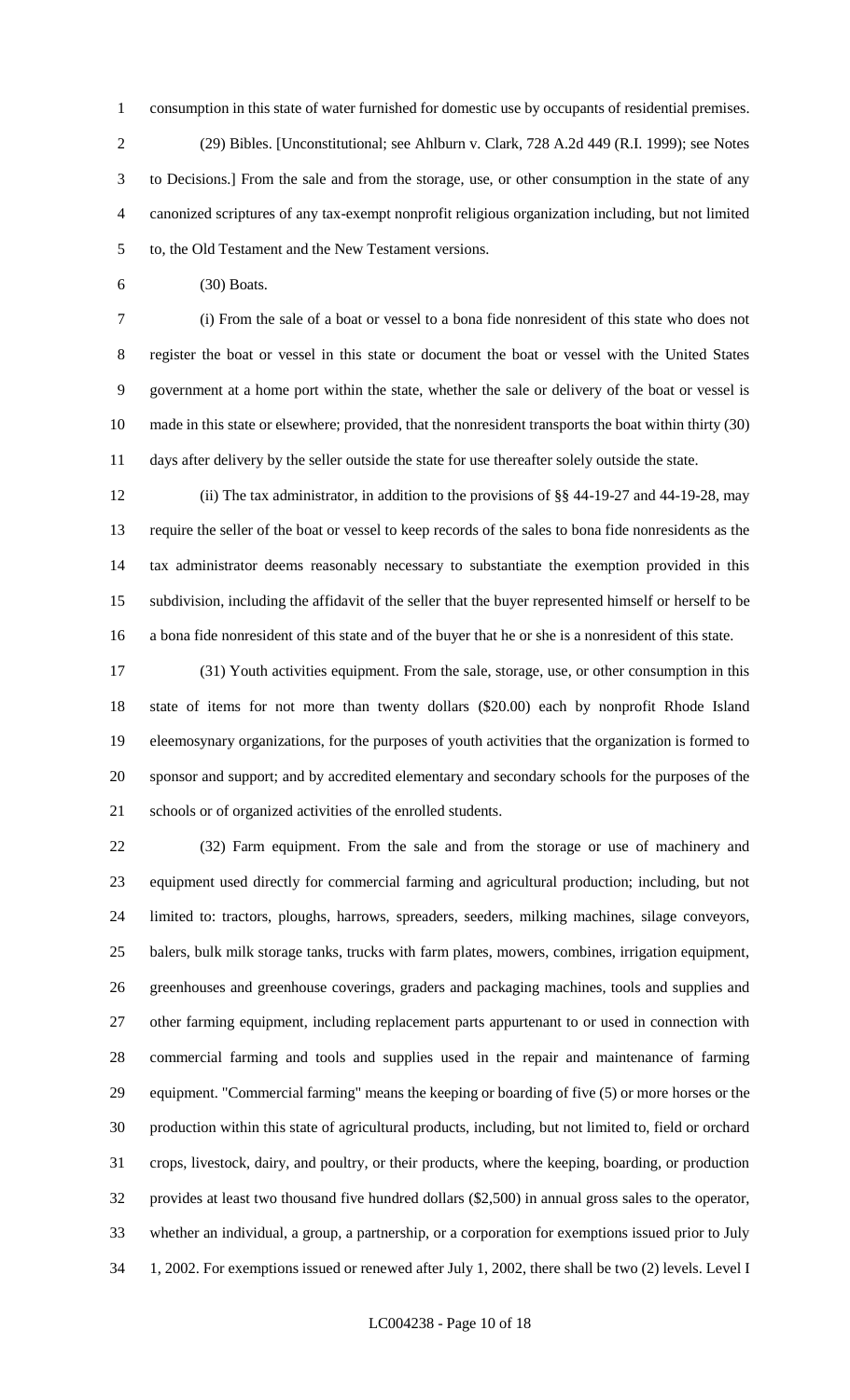shall be based on proof of annual, gross sales from commercial farming of at least twenty-five hundred dollars (\$2,500) and shall be valid for purchases subject to the exemption provided in this subdivision except for motor vehicles with an excise tax value of five thousand dollars (\$5,000) or greater. Level II shall be based on proof of annual gross sales from commercial farming of at least ten thousand dollars (\$10,000) or greater and shall be valid for purchases subject to the exemption provided in this subdivision including motor vehicles with an excise tax value of five thousand dollars (\$5,000) or greater. For the initial issuance of the exemptions, proof of the requisite amount of annual gross sales from commercial farming shall be required for the prior year; for any renewal of an exemption granted in accordance with this subdivision at either level I or level II, proof of gross annual sales from commercial farming at the requisite amount shall be required for each of 11 the prior two (2) years. Certificates of exemption issued or renewed after July 1, 2002, shall clearly indicate the level of the exemption and be valid for four (4) years after the date of issue. This exemption applies even if the same equipment is used for ancillary uses, or is temporarily used for a non-farming or a non-agricultural purpose, but shall not apply to motor vehicles acquired after July 1, 2002, unless the vehicle is a farm vehicle as defined pursuant to § 31-1-8 and is eligible for registration displaying farm plates as provided for in § 31-3-31.

 (33) Compressed air. From the sale and from the storage, use, or other consumption in the state of compressed air.

 (34) Flags. From the sale and from the storage, consumption, or other use in this state of United States, Rhode Island or POW-MIA flags.

 (35) Motor vehicle and adaptive equipment to certain veterans. From the sale of a motor vehicle and adaptive equipment to and for the use of a veteran with a service-connected loss of or the loss of use of a leg, foot, hand, or arm, or any veteran who is a double amputee, whether service connected or not. The motor vehicle must be purchased by and especially equipped for use by the qualifying veteran. Certificate of exemption or refunds of taxes paid is granted under rules or regulations that the tax administrator may prescribe.

 (36) Textbooks. From the sale and from the storage, use, or other consumption in this state of textbooks by an "educational institution," as defined in subsection (18) of this section, and any educational institution within the purview of § 16-63-9(4), and used textbooks by any purveyor.

 (37) Tangible personal property and supplies used in on-site hazardous waste recycling, reuse, or treatment. From the sale, storage, use, or other consumption in this state of tangible personal property or supplies used or consumed in the operation of equipment, the exclusive function of which is the recycling, reuse, or recovery of materials (other than precious metals, as defined in subdivision (24)(ii) of this section) from the treatment of "hazardous wastes," as defined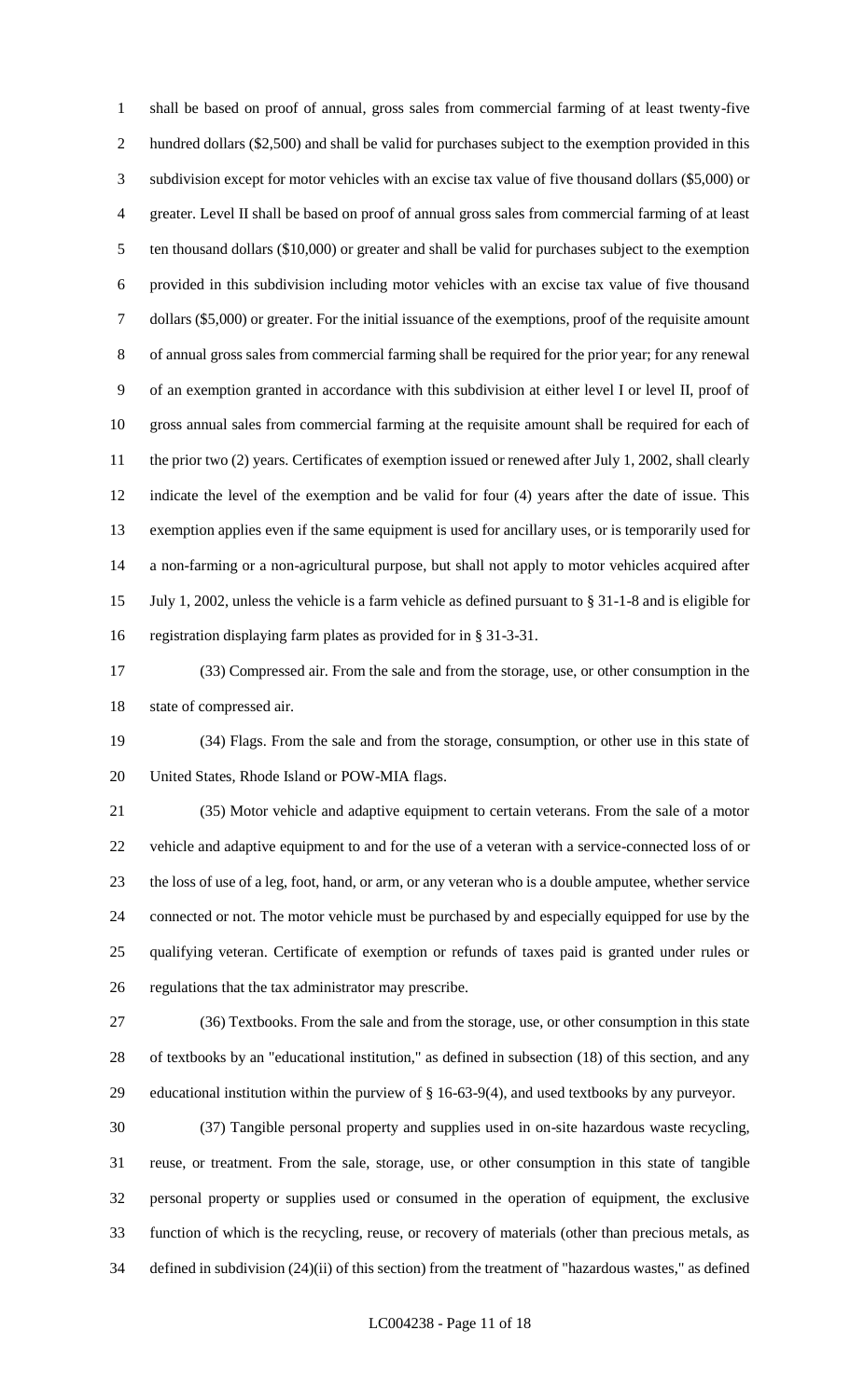in § 23-19.1-4, where the "hazardous wastes" are generated in Rhode Island solely by the same taxpayer and where the personal property is located at, in, or adjacent to a generating facility of the taxpayer in Rhode Island. The taxpayer shall procure an order from the director of the department of environmental management certifying that the equipment and/or supplies as used or consumed, qualify for the exemption under this subdivision. If any information relating to secret processes or methods of manufacture, production, or treatment is disclosed to the department of environmental management only to procure an order, and is a "trade secret" as defined in § 28-21-10(b), it is not open to public inspection or publicly disclosed unless disclosure is required under chapter 21 of title 28 or chapter 24.4 of title 23.

 (38) Promotional and product literature of boat manufacturers. From the sale and from the storage, use, or other consumption of promotional and product literature of boat manufacturers shipped to points outside of Rhode Island that either: (i) Accompany the product that is sold; (ii) Are shipped in bulk to out-of-state dealers for use in the sale of the product; or (iii) Are mailed to customers at no charge.

 (39) Food items paid for by food stamps. From the sale and from the storage, use, or other consumption in this state of eligible food items payment for which is properly made to the retailer 17 in the form of U.S. government food stamps issued in accordance with the Food Stamp Act of 1977, 7 U.S.C. § 2011 et seq.

 (40) Transportation charges. From the sale or hiring of motor carriers as defined in § 39- 12-2(12) to haul goods, when the contract or hiring cost is charged by a motor freight tariff filed with the Rhode Island public utilities commission on the number of miles driven or by the number of hours spent on the job.

 (41) Trade-in value of boats. From the sale and from the storage, use, or other consumption in this state of so much of the purchase price paid for a new or used boat as is allocated for a trade- in allowance on the boat of the buyer given in trade to the seller or of the proceeds applicable only to the boat as are received from an insurance claim as a result of a stolen or damaged boat, towards the purchase of a new or used boat by the buyer.

 (42) Equipment used for research and development. From the sale and from the storage, use, or other consumption of equipment to the extent used for research and development purposes by a qualifying firm. For the purposes of this subsection, "qualifying firm" means a business for which the use of research and development equipment is an integral part of its operation and "equipment" means scientific equipment, computers, software, and related items.

 (43) Coins. From the sale and from the other consumption in this state of coins having numismatic or investment value.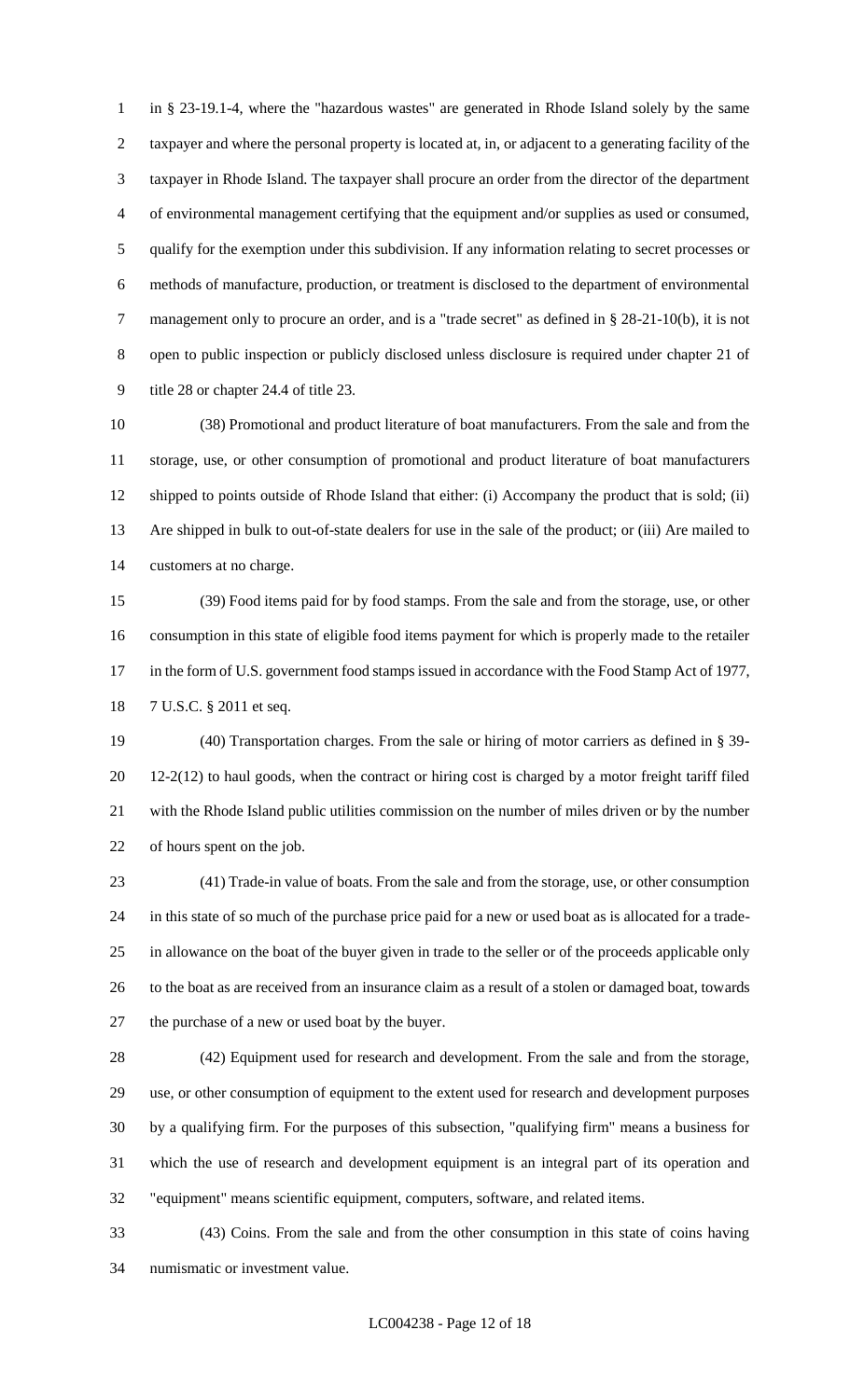(44) Farm structure construction materials. Lumber, hardware, and other materials used in the new construction of farm structures, including production facilities such as, but not limited to: farrowing sheds, free stall and stanchion barns, milking parlors, silos, poultry barns, laying houses, fruit and vegetable storages, rooting cellars, propagation rooms, greenhouses, packing rooms, machinery storage, seasonal farm worker housing, certified farm markets, bunker and trench silos, feed storage sheds, and any other structures used in connection with commercial farming.

 (45) Telecommunications carrier access service. Carrier access service or telecommunications service when purchased by a telecommunications company from another telecommunications company to facilitate the provision of telecommunications service.

 (46) Boats or vessels brought into the state exclusively for winter storage, maintenance, repair, or sale. Notwithstanding the provisions of §§ 44-18-10, 44-18-11 and 44-18-20, the tax imposed by § 44-18-20 is not applicable for the period commencing on the first day of October in any year up to and including the 30th day of April next succeeding with respect to the use of any boat or vessel within this state exclusively for purposes of: (i) Delivery of the vessel to a facility in this state for storage, including dry storage and storage in water by means of apparatus preventing ice damage to the hull, maintenance, or repair; (ii) The actual process of storage, maintenance, or repair of the boat or vessel; or (iii) Storage for the purpose of selling the boat or vessel.

 (47) Jewelry display product. From the sale and from the storage, use, or other consumption in this state of tangible personal property used to display any jewelry product; provided that title to the jewelry display product is transferred by the jewelry manufacturer or seller and that the jewelry display product is shipped out of state for use solely outside the state and is not returned to the jewelry manufacturer or seller.

 (48) Boats or vessels generally. Notwithstanding the provisions of this chapter, the tax imposed by §§ 44-18-20 and 44-18-18 shall not apply with respect to the sale and to the storage, use, or other consumption in this state of any new or used boat. The exemption provided for in this subdivision does not apply after October 1, 1993, unless prior to October 1, 1993, the federal ten percent (10%) surcharge on luxury boats is repealed.

 (49) Banks and regulated investment companies interstate toll-free calls. Notwithstanding the provisions of this chapter, the tax imposed by this chapter does not apply to the furnishing of interstate and international, toll-free terminating telecommunication service that is used directly and exclusively by or for the benefit of an eligible company as defined in this subdivision; provided that an eligible company employs on average during the calendar year no less than five hundred (500) "full-time equivalent employees" as that term is defined in § 42-64.5-2. For purposes of this section, an "eligible company" means a "regulated investment company" as that term is defined in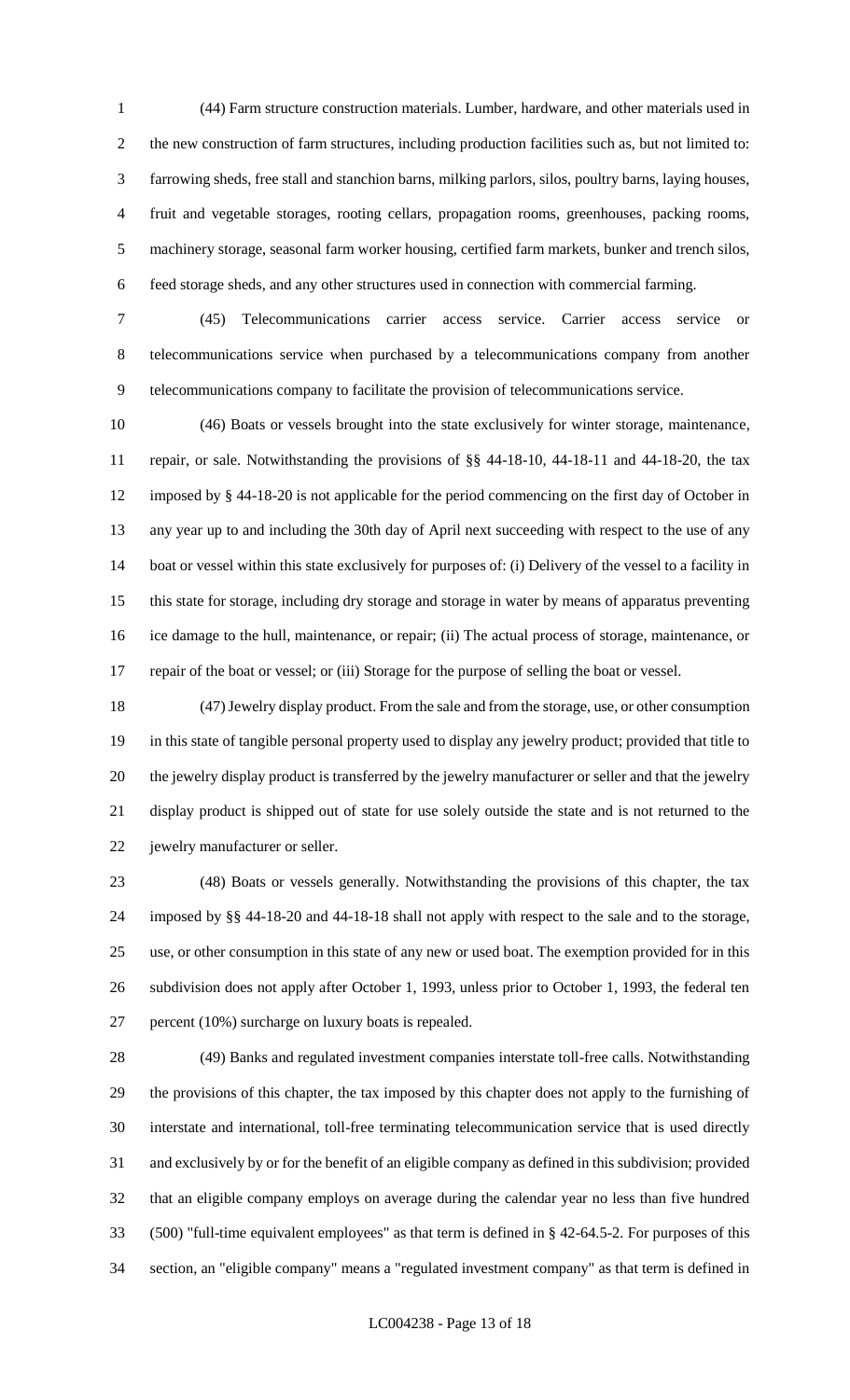1 the Internal Revenue Code of 1986, 26 U.S.C. § 851, or a corporation to the extent the service is provided, directly or indirectly, to or on behalf of a regulated investment company, an employee benefit plan, a retirement plan or a pension plan, or a state-chartered bank.

 (50) Mobile and manufactured homes generally. From the sale and from the storage, use, or other consumption in this state of mobile and/or manufactured homes as defined and subject to taxation pursuant to the provisions of chapter 44 of title 31.

(51) Manufacturing business reconstruction materials.

 (i) From the sale and from the storage, use, or other consumption in this state of lumber, hardware, and other building materials used in the reconstruction of a manufacturing business facility that suffers a disaster, as defined in this subdivision, in this state. "Disaster" means any occurrence, natural or otherwise, that results in the destruction of sixty percent (60%) or more of an operating manufacturing business facility within this state. "Disaster" does not include any damage resulting from the willful act of the owner of the manufacturing business facility.

 (ii) Manufacturing business facility includes, but is not limited to, the structures housing the production and administrative facilities.

 (iii) In the event a manufacturer has more than one manufacturing site in this state, the sixty 17 percent (60%) provision applies to the damages suffered at that one site.

 (iv) To the extent that the costs of the reconstruction materials are reimbursed by insurance, this exemption does not apply.

 (52) Tangible personal property and supplies used in the processing or preparation of floral products and floral arrangements. From the sale, storage, use, or other consumption in this state of tangible personal property or supplies purchased by florists, garden centers, or other like producers or vendors of flowers, plants, floral products, and natural and artificial floral arrangements that are ultimately sold with flowers, plants, floral products, and natural and artificial floral arrangements or are otherwise used in the decoration, fabrication, creation, processing, or preparation of flowers, plants, floral products, or natural and artificial floral arrangements, including descriptive labels, stickers, and cards affixed to the flower, plant, floral product, or arrangement, artificial flowers, spray materials, floral paint and tint, plant shine, flower food, insecticide, and fertilizers.

 (53) Horse food products. From the sale and from the storage, use, or other consumption in this state of horse food products purchased by a person engaged in the business of the boarding of horses.

(54) Non-motorized recreational vehicles sold to nonresidents.

 (i) From the sale, subsequent to June 30, 2003, of a non-motorized recreational vehicle to a bona fide nonresident of this state who does not register the non-motorized recreational vehicle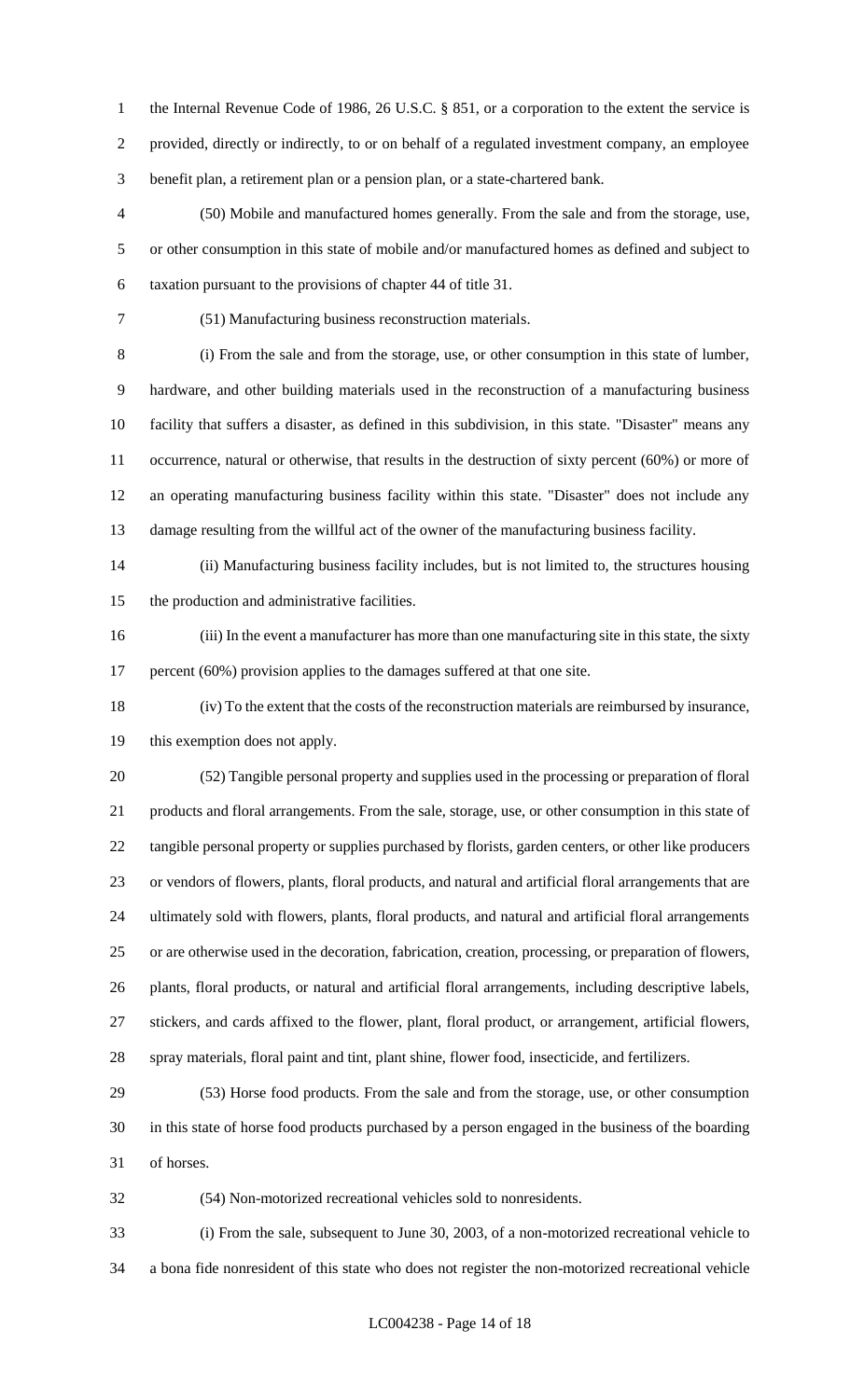in this state, whether the sale or delivery of the non-motorized recreational vehicle is made in this state or at the place of residence of the nonresident; provided that a non-motorized recreational vehicle sold to a bona fide nonresident whose state of residence does not allow a like exemption to its nonresidents is not exempt from the tax imposed under § 44-18-20; provided, further, that in that event the bona fide nonresident pays a tax to Rhode Island on the sale at a rate equal to the rate that would be imposed in his or her state of residence not to exceed the rate that would have been imposed under § 44-18-20. Notwithstanding any other provisions of law, a licensed, non-motorized recreational vehicle dealer shall add and collect the tax required under this subdivision and remit the tax to the tax administrator under the provisions of chapters 18 and 19 of this title. Provided, that when a Rhode Island licensed, non-motorized recreational vehicle dealer is required to add and collect the sales and use tax on the sale of a non-motorized recreational vehicle to a bona fide nonresident as provided in this section, the dealer in computing the tax takes into consideration the law of the state of the nonresident as it relates to the trade-in of motor vehicles.

 (ii) The tax administrator, in addition to the provisions of §§ 44-19-27 and 44-19-28, may require any licensed, non-motorized recreational vehicle dealer to keep records of sales to bona fide nonresidents as the tax administrator deems reasonably necessary to substantiate the exemption provided in this subdivision, including the affidavit of a licensed, non-motorized recreational vehicle dealer that the purchaser of the non-motorized recreational vehicle was the holder of, and had in his or her possession a valid out-of-state non-motorized recreational vehicle registration or a valid out-of-state driver's license.

 (iii) Any nonresident who registers a non-motorized recreational vehicle in this state within ninety (90) days of the date of its sale to him or her is deemed to have purchased the non-motorized recreational vehicle for use, storage, or other consumption in this state, and is subject to, and liable for, the use tax imposed under the provisions of § 44-18-20.

 (iv) "Non-motorized recreational vehicle" means any portable dwelling designed and constructed to be used as a temporary dwelling for travel, camping, recreational, and vacation use that is eligible to be registered for highway use, including, but not limited to, "pick-up coaches" or "pick-up campers," "travel trailers," and "tent trailers" as those terms are defined in chapter 1 of title 31.

 (55) Sprinkler and fire alarm systems in existing buildings. From the sale in this state of sprinkler and fire alarm systems; emergency lighting and alarm systems; and the materials necessary and attendant to the installation of those systems that are required in buildings and occupancies existing therein in July 2003 in order to comply with any additional requirements for such buildings arising directly from the enactment of the Comprehensive Fire Safety Act of 2003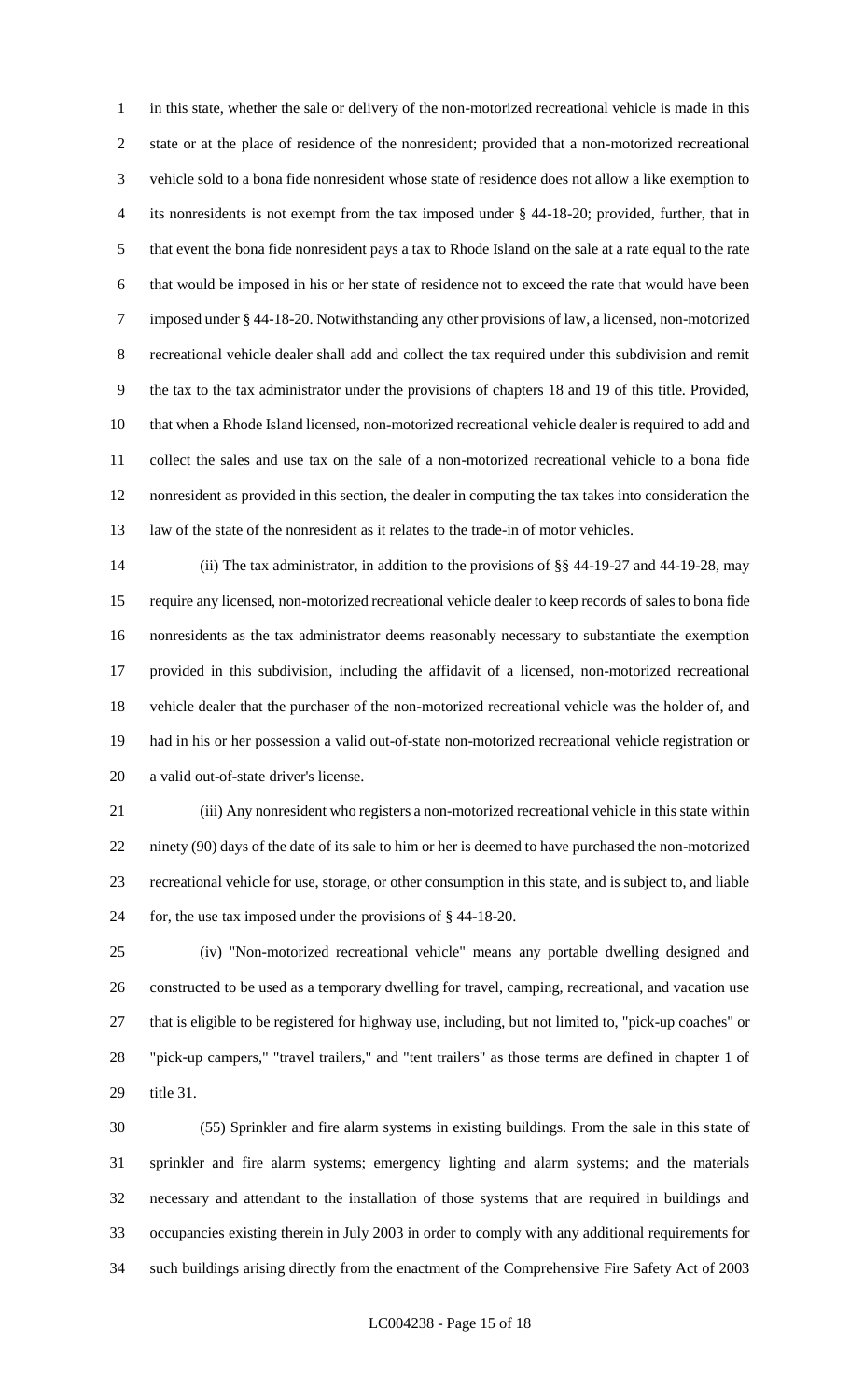and that are not required by any other provision of law or ordinance or regulation adopted pursuant to that act. The exemption provided in this subdivision shall expire on December 31, 2008.

 (56) Aircraft. Notwithstanding the provisions of this chapter, the tax imposed by §§ 44-18- 18 and 44-18-20 shall not apply with respect to the sale and to the storage, use, or other consumption in this state of any new or used aircraft or aircraft parts.

 (57) Renewable energy products. Notwithstanding any other provisions of Rhode Island general laws, the following products shall also be exempt from sales tax: solar photovoltaic modules or panels, or any module or panel that generates electricity from light; solar thermal collectors, including, but not limited to, those manufactured with flat glass plates, extruded plastic, sheet metal, and/or evacuated tubes; geothermal heat pumps, including both water-to-water and water-to-air type pumps; wind turbines; towers used to mount wind turbines if specified by or sold by a wind turbine manufacturer; DC to AC inverters that interconnect with utility power lines; and manufactured mounting racks and ballast pans for solar collector, module, or panel installation. Not to include materials that could be fabricated into such racks; monitoring and control equipment, if specified or supplied by a manufacturer of solar thermal, solar photovoltaic, geothermal, or wind energy systems or if required by law or regulation for such systems but not to include pumps, fans or plumbing or electrical fixtures unless shipped from the manufacturer affixed to, or an integral part of, another item specified on this list; and solar storage tanks that are part of a solar domestic hot water system or a solar space heating system. If the tank comes with an external heat exchanger it shall also be tax exempt, but a standard hot water tank is not exempt from state sales tax.

 (58) Returned property. The amount charged for property returned by customers upon rescission of the contract of sale when the entire amount exclusive of handling charges paid for the property is refunded in either cash or credit, and where the property is returned within one hundred twenty (120) days from the date of delivery.

 (59) Dietary supplements. From the sale and from the storage, use, or other consumption 26 of dietary supplements as defined in  $\S$  44-18-7.1(l)(v), sold on prescriptions.

 (60) Blood. From the sale and from the storage, use, or other consumption of human blood. (61) Agricultural products for human consumption. From the sale and from the storage, use, or other consumption of livestock and poultry of the kinds of products that ordinarily constitute food for human consumption and of livestock of the kind the products of which ordinarily constitute

fibers for human use.

 (62) Diesel emission control technology. From the sale and use of diesel retrofit technology that is required by § 31-47.3-4.

(63) Feed for certain animals used in commercial farming. From the sale of feed for animals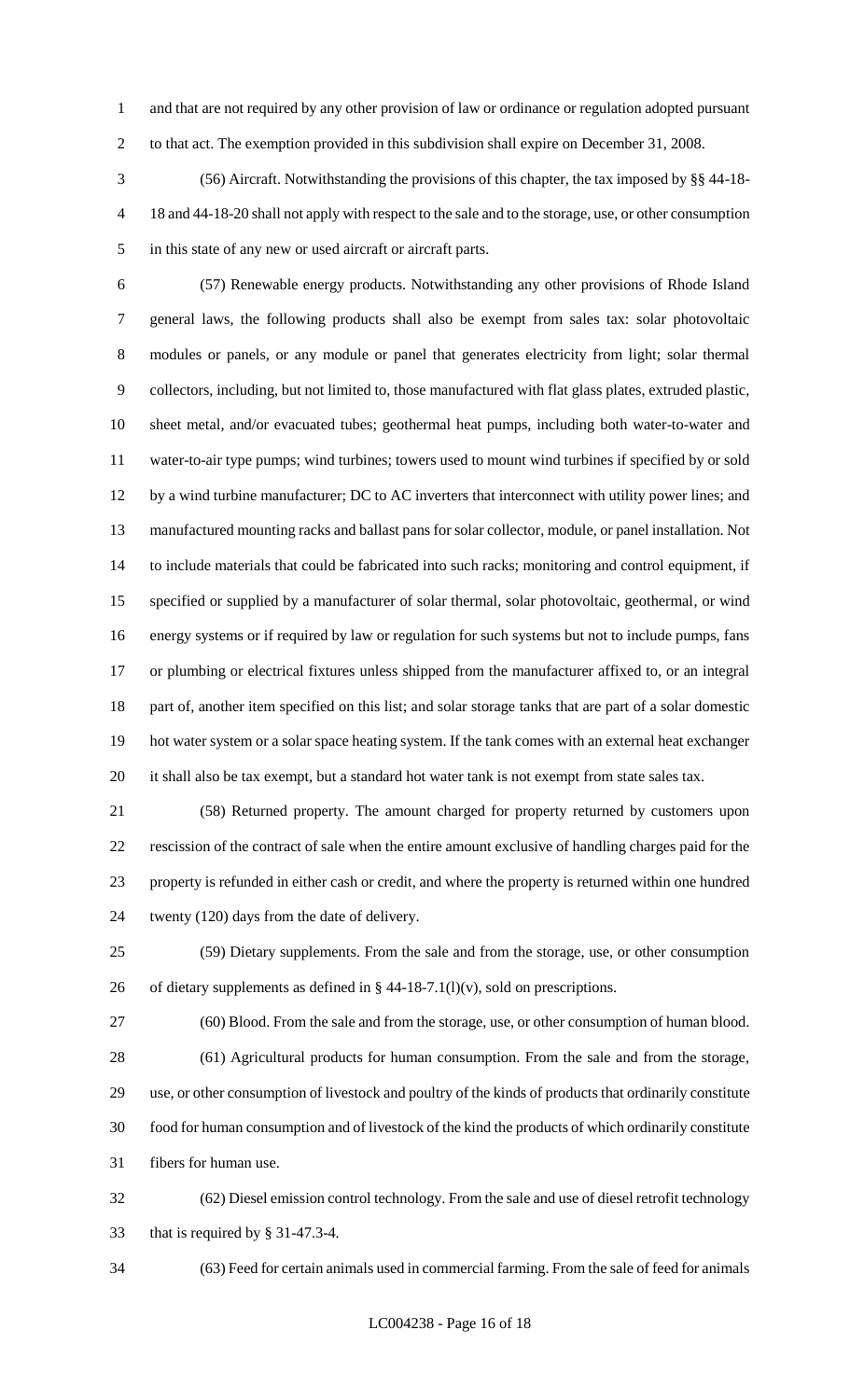as described in subsection (61) of this section.

 (64) Alcoholic beverages. From the sale and storage, use, or other consumption in this state by a Class A licensee of alcoholic beverages, as defined in § 44-18-7.1, excluding beer and malt beverages; provided, further, notwithstanding § 6-13-1 or any other general or public law to the contrary, alcoholic beverages, as defined in § 44-18-7.1, shall not be subject to minimum markup. (65) Seeds and plants used to grow food and food ingredients. From the sale, storage, use, or other consumption in this state of seeds and plants used to grow food and food ingredients as defined in § 44-18-7.1(l)(i). "Seeds and plants used to grow food and food ingredients" shall not include marijuana seeds or plants. (66) Feminine hygiene products. From the sale and from the storage, use, or other consumption of tampons, panty liners, menstrual cups, sanitary napkins, and other similar products the principal use of which is feminine hygiene in connection with the menstrual cycle. (67) Reusable bags used as an alternative to single use plastic or paper bags. From the sale, 14 storage, use, or other consumption in this state of reusable bags not including paper bags or plastic bags as defined in § 11-9-16.

SECTION 2. This act shall take effect upon passage.

======== LC004238 ========